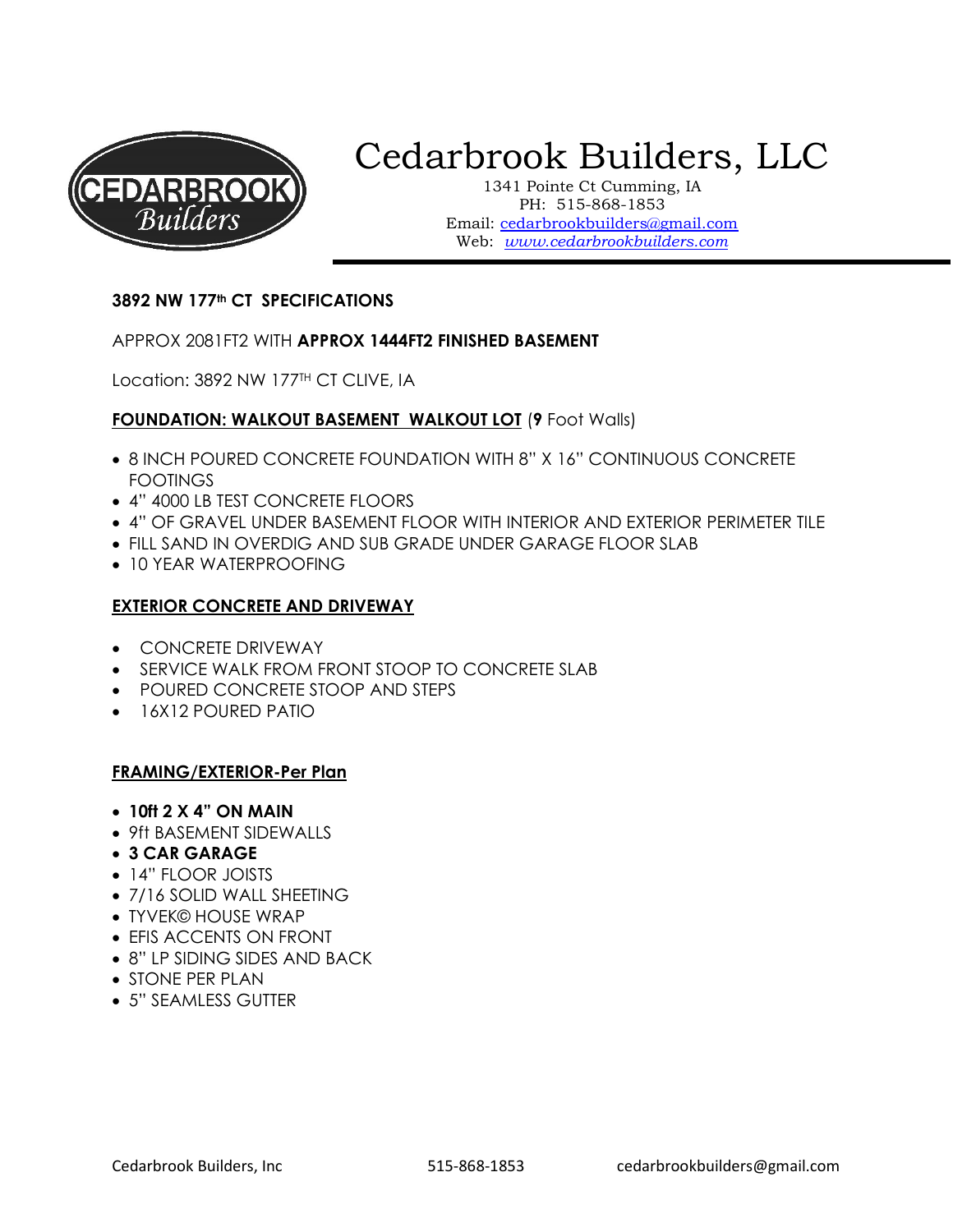# COVERED DECK (NO STEPS)

- $-16x112$
- TREX COMPOSITE DECKING WITH WESTBURY STOCK ALUMINUM RAILING

# ROOFING 4/12 HIP

- 30 YEAR ARCHITECTURAL
- **PERFORMANCE UNDERLAYMENT**
- WEATHERWATCH ON BOTTOM OF ALL ROOFS AND UP EVERY VALLEY
- RIDGE VENTS

## WINDOW/DOOR SCHEDULE PER PLAN

- GERKIN VINYL COMFORT SERIES BLACK EXTERIOR/ WHITE INTERIOR
- 16x8 AND 9X8 INSULATED GARAGE DOORS WITH WINDOWS 2 BELT DRIVE OPENERS INCLUDED
- 1-KEYPAD

# **INSULATION**

- POLY VAPOR BARRIER IN HOUSE
- R-15 BLOWN IN BLANKET (BIBS) EXTERIOR WALLS (2" X 4")
- R-11 BASEMENT WALLS
- R-44 CEILING (ATTIC)
- R-19 RIM JOISTS
- R-11 GARAGE WALLS AND R- 19 ATTIC

# MECHANICAL

- RHEEM 96% GAS FURNACE WITH MATCHING 16 SEER AC UNIT
- 2 ZONES
- DIGITAL THERMOSTAT
- 46" GAS FIREPLACE LINEAR BL46



- 50 GALLON RHEEM PRO ELECTRIC WATER HEATERS
- 1" PEX WATER LINE FROM METER PIT TO HOUSE
- 2 EXTERIOR HOSE BIBS ON EXTERIOR
- HOT AND COLD BIB IN GARAGE
- 1-SUMP BASKET WITH 1/3 HP SUMP PUMP
- PASSIVE RADON SYSTEM
- **CITY WATER, SEWER AND STORM WATER SERVICE**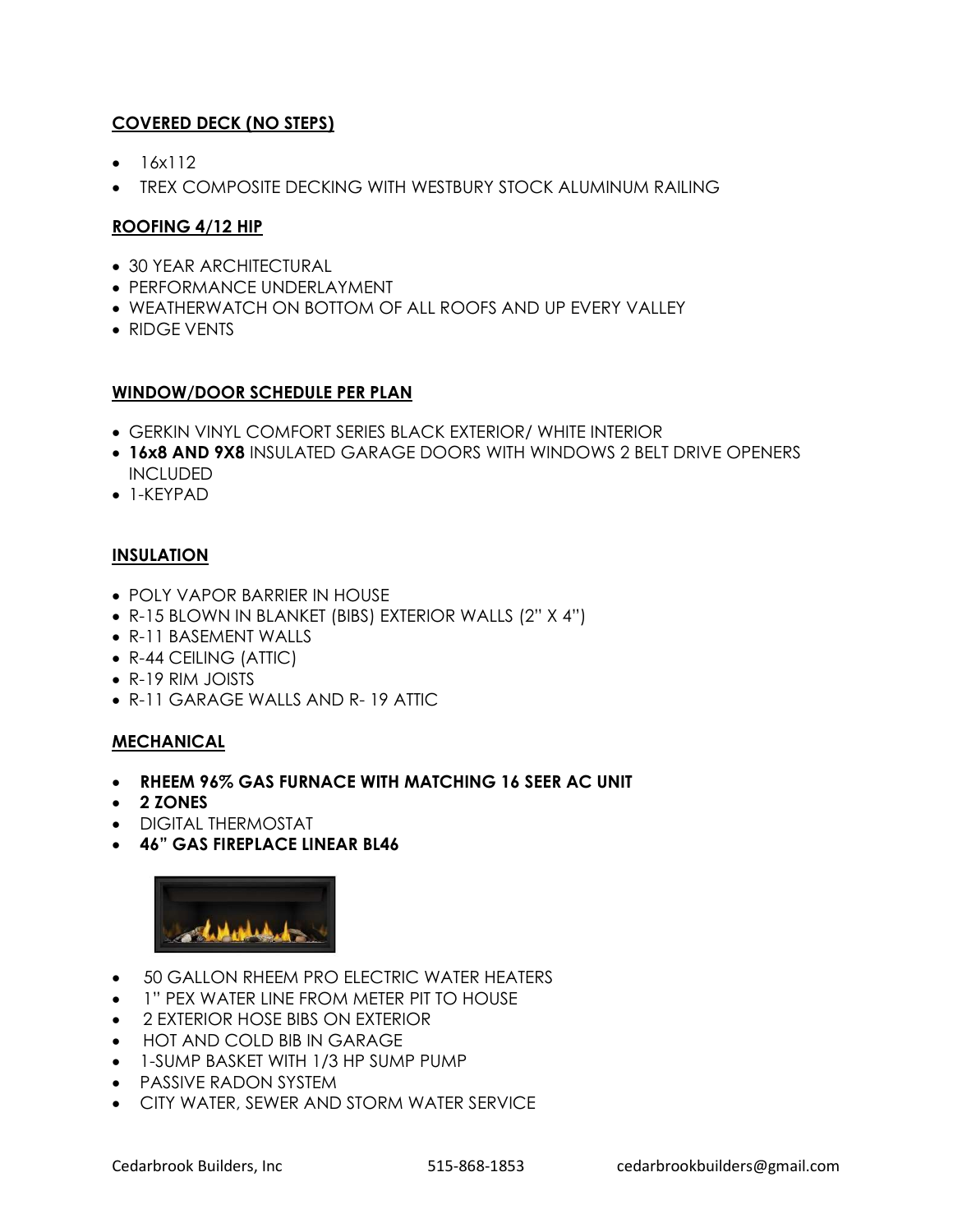- FULL BATH AND HALF BATH IN BASEMENT
- **STUB FOR FUTURE ADDITIONAL FULL BATH IN BASEMENT**
- **•** IRRIGATION

#### MASTER BATH

- TILE SHOWER WITH GLASS DOOR DELTA FIXTURES (COLOR TBD)
- FREE STANDING SOAKER TUB
- EXHAUST FAN
- DELTA FAUCETS (COLOR TBD)
- 9FT VANITY AREA, 2 UNDERMOUNT SINKS WITH QUARTZ COUNTERTOP WITH BACKSPLASH UP TO MIRROR
- HARDWARE COLOR TBD
- 1- MANSFIELD ADA TOILET
- 2 TOWEL HOOKS
- **1 TOILET PAPER HOLDER**

#### MAIN LEVEL FULL BATH

- **•** 1 EXHAUST FAN
- . 5' AKKRE ACRYLIC TUb WITH TILE WALLS AND DELTA FIXTURE (GLASS BYPASS DOOR INCLUDED) (COLORS TBD)
- DELTA FAUCET(COLOR TBD)
- 48" SINGLE BOWL WITH STOCK QUARTZ COUNTERTOP
- **BACKSPLASH UP TO MIRROR ON VANITY**
- 1 MANSFIELD TOILET
- 1 TOWEL HOOKS
- 1 TOILET PAPER HOLDER
- HARDWARE (COLOR TBD)

#### LOWER LEVEL FULL BATH

- 1 EXHAUST FAN
- 5' AKKRE ACRYLIC Tub/SHOWER (NO DOOR INCLUDED)
- DELTA FAUCETS (COLOR TBD)
- 60" DOUBLE BOWL WITH QUARTZ COUNTERTOP
- **BACKSPLASH UP TO MIRROR ON VANITY**
- 1 MANSFIELD TOILET
- 2 TOWEL HOOKS
- 1 TOILET PAPER HOLDER
- HARDWARE (COLOR TBD)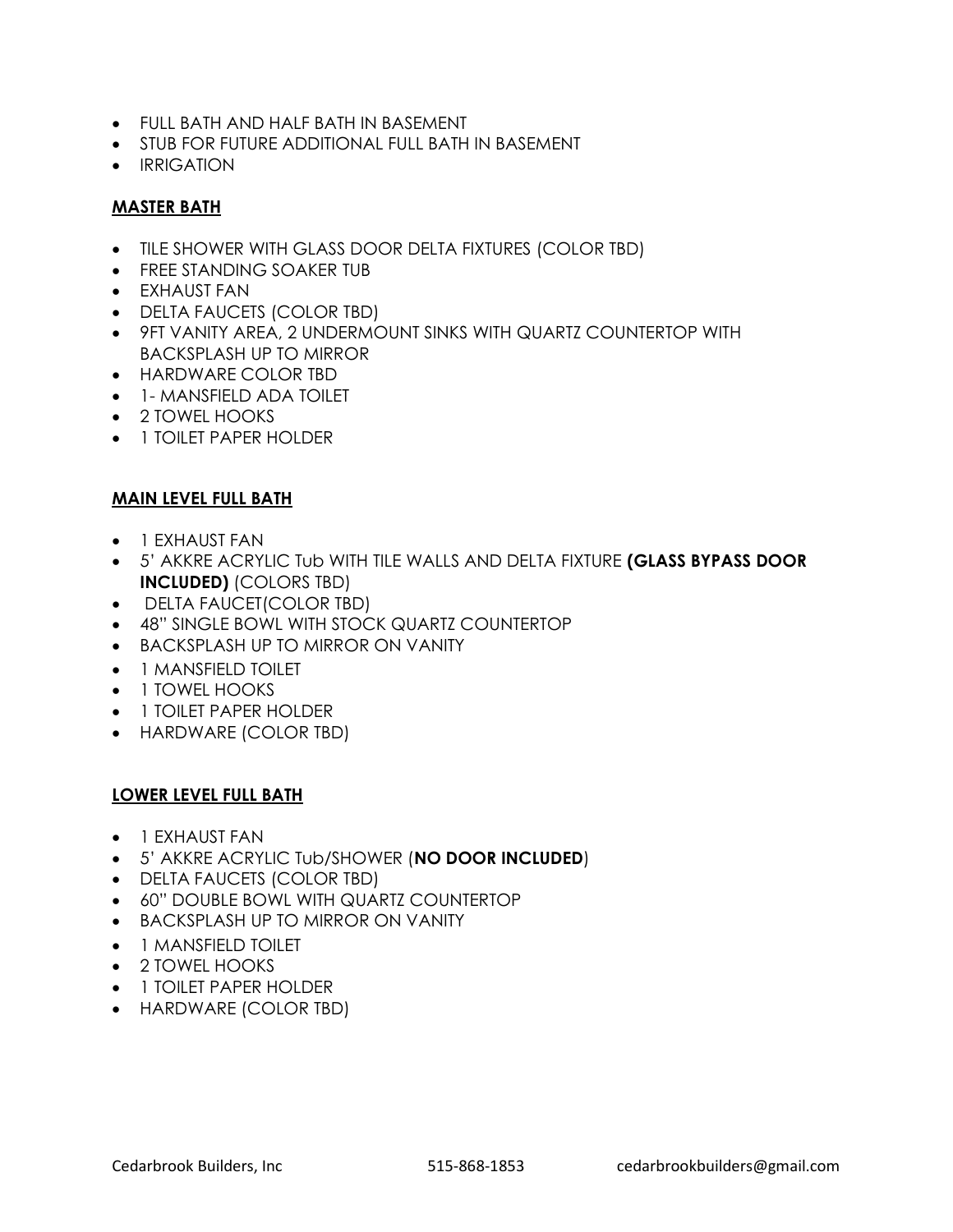# LOWER LEVEL HALF BATH

- 42" FUNITURE PIECE VANITY WITH DELTA FAUCET(COLOR TBD)
- 1 ELONG MANSFIELD ADA TOILET
- 1 TOILET PAPER HOLDER
- 1 TOWEL HOOK
- HARDWARE (COLOR TBD)

## **KITCHEN**

- QUARTZ COUNTERTOPS
- UNDERMOUNT SINK (COLOR TBD)
- GAS SLIDE IN RANGE
- RANGE HOOD OR INSERT
- $\bullet$  66" FRIDGE/FREEZER WITH WATER LINE
- **BUILT-IN MICROWAVE IN KITCHEN**
- **•** DISHWASHER
- DELTA FAUCET (COLOR TBD)
- HARDWARE (COLOR TBD)
- AIR SWITCH ON BADGER 5 DISPOSAL

# BAR

- UNDERMOUNT STAINLESS STEEL SINK AND DELTA FAUCET(COLOR TBD)
- ROOM FOR FULL SIZE FRIDGE WITH WATER LINE
- FLOATING SHELVES
- HARDWARE (COLOR TBD)

#### LAUNDRY/MUDROOM

- WIRED FOR ELECTRIC DRYER
- FOLDING AREA
- WHITE UNDERMOUNT LAUNDRY SINK WITH DELTA FAUCET
- **•** DRYER VENT
- CUSTOM LOCKERS DESIGN TBD
- HARDWARE (COLOR TBD)

#### ELECTRICAL

#### 200 AMP ELECTRIC SERVICE

- 4 WEATHERPROOF OUTLETS
- CABLE IN FAMILY ROOMS AND BEDROOMS
- 1 DOOR BELL CHIME
- LED UNDERCAB LIGHTING
- CEILING FANS IN FAMILY ROOM AND ALL BEDROOMS AND ON COVERED DECK
- 45 LED DISK LIGHTING IN KITCHEN/HALLWAYS AND FAMILY ROOMS
- 3 PENDANTS OVER ISLAND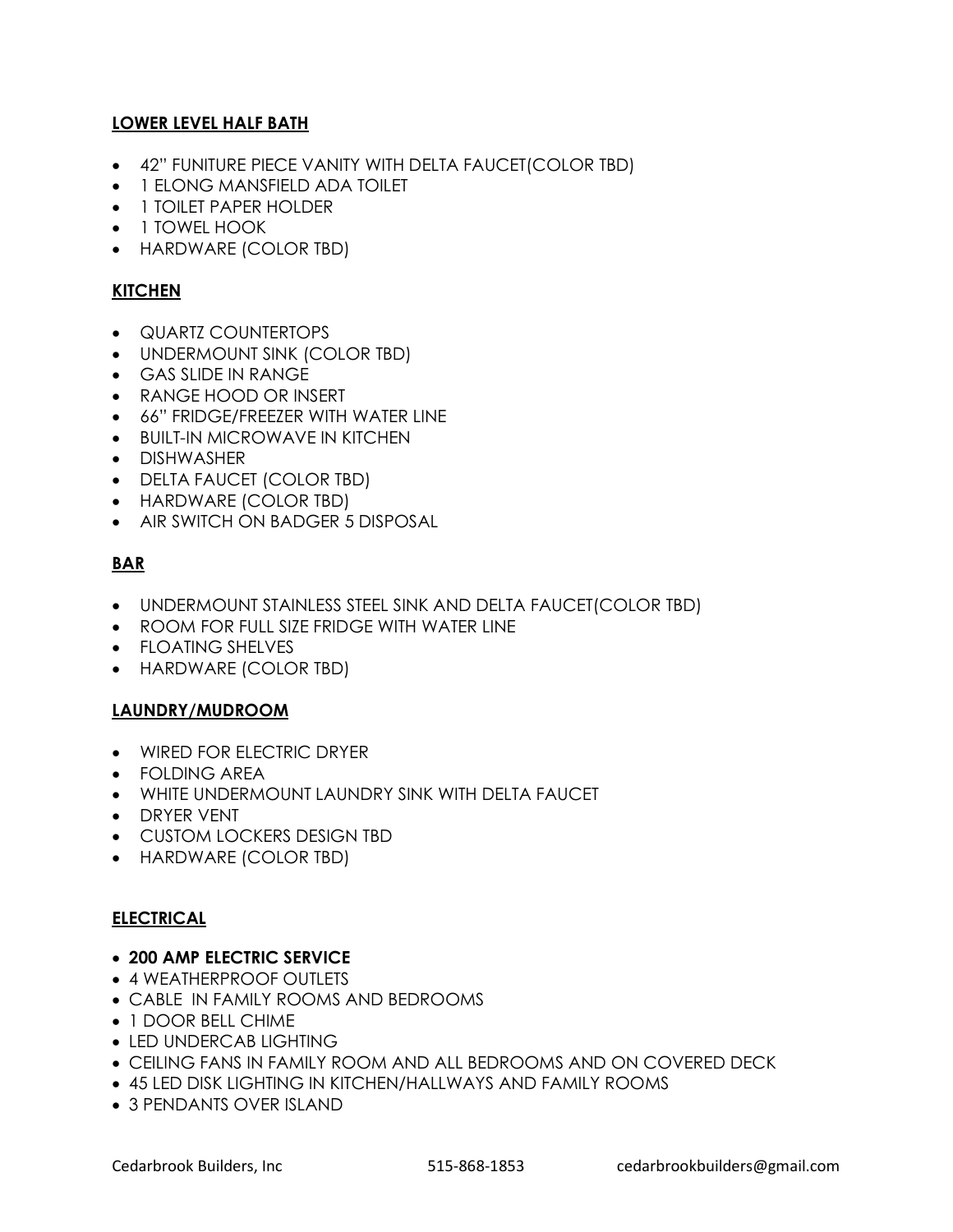- 5 STEP LIGHTS
- DIMMERS ON FAMILY LIGHTS UP AND DOWN
- WIRED FOR OVERHEAD GARAGE DOOR OPENERS & PHOTO EYES
- 6 COACH LIGHTS ON FRONT OF HOUSE
- DECRA WHITE SWITCHES AND STANDARD PLUGS
- LIGHTING ALLOWANCE
- PREWIRED FOR SECURITY

#### **KITCHEN**

- CABINETS FROM PARAMOUNT KITCHENS AND BATH
- MERILLAT WITH DURRA ISLAND CABINETS INCLUDED PER AVAILABLE LAYOUTS
- **FRIDGIAIRE PRO APPLIANCES**
- **QUARTZ COUNTERTOPS FROM IOWA COUNTERTOPS STOCK SELECTIONS**

#### FLOORING

- SELECTION SHEET TBD
- ENGINEERED HDW KITCHEN, DINING, ENTRY
- **TILE IN BATHS, LAUNDRY, AND BAR.**
- CARPET ON STEPS, LL FAMILY AND ALL BEDROOMS
- **BACKSPLASH IN BAR TILE**

#### DRYWALL

- **EXECUTIVE FINISH ON CEILINGS THROUGHOUT HOUSE**
- ORANGE PEEL SIDEWALLS-SQUARE CORNERS
- GARAGE-LIGHT ORANGE PEEL ON SIDEWALLS & CEILING

#### INTERIOR TRIM DETAILS TBD

- $\bullet$  BOTH LEVELS
- 8FT PAINTED HOLLOW CORE 3 PANEL DOORS ON MAIN, 6'8" DOOR IN BASEMENT
- PAINTED TRIM
- CUSTOM PANTRY
- SCHLAGE DOOR KNOBS HARDWARE (COLOR TBD)
- FULLY TRIMED OUT WINDOWS STYLE TBD
- OPEN RAIL ON STAIRWELL STYLE TBD
- CUSTOM MAINLEVEL FIREPLACE BUILT-INS
- LL FAMILY ROOM ENTERTAINMENT BUILT-IN
- KITCHEN ISLAND AND HOOD DESIGN
- MUDROOM LOCKER TBD
- FEATURE WALL ON MASTER BED TBD

#### SHELVING- WIRE (BED AND CLOSETS)

- ALLOWANCE APPLIES DESIGNS WILL BE PROVIDED
- SOLID SHELVING IN PANTY AND MASTER CLOSET